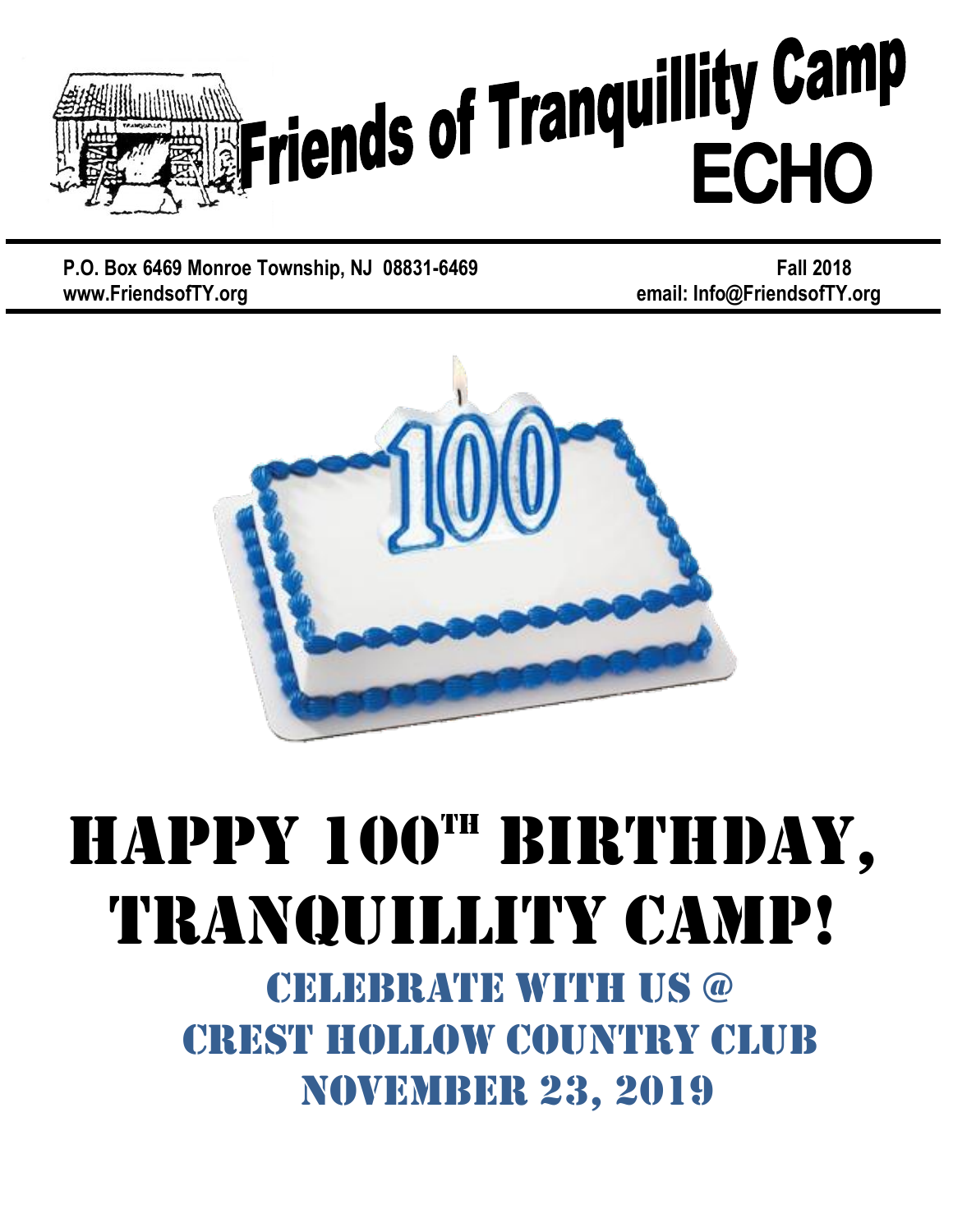To All Friends of Tranquillity Camp!

For those who don't know me, I have been involved with Tranquillity Camp for over 40 years, beginning from the age of 6 when my parents sent me to camp for the first time. My father is a former camper who went to camp in the 50's and my children have attended camp for the last 10+ years as campers and now as staff. Our love for Tranquillity spans over 3 generations of my family and has included my sister and her children and extended family and friends. My family has always been involved with camp in some way, including my parents being on the Alumni Board when it was still called the Alumni.  $\odot$ 

I couldn't be more excited to be writing my first "presidential" letter to you all, coming off the 100<sup>th</sup> summer of camp, in this Fall 2018 Friends of Tranquillity Camp Echo! What an honor to be the first woman president of Friends of Tranquillity Camp and to represent this fabulous organization filled with dedicated volunteers who want nothing but to see camp survive and thrive for another 100 years. I am proud to be leading this team into the future.

What an amazing summer it was for both Tranquillity Camp and the Friends of Tranquillity Camp! The 100th Summer Celebration went off without a hitch and was a wonderful collaboration between Tranquillity Camp and Friends of Tranquillity Camp, seamlessly working together to make sure all of our 600+ guests had a great evening at the Gala, and that the other weekend activities were centered around connecting both old friends and new. What a great success in all departments!

For those of you who were there, you know the amazing feeling of connectedness that was experienced by all who attended… a connectedness to the people, to the place and to the spirit of Noblesse Oblige that was in the air everywhere.

If you were not able to join us this time, please keep an eye out for announcements for our next BIG event in the fall of 2019 as well as all the smaller gatherings that will be held in the coming months… a NYC show in January, the Florida Luncheon in February, Back to TY in June, and more.

Friends of Tranquillity Camp exists for the sole purpose of raising money to support camp and its mission of providing children, who would not be able to afford it on their own, with the opportunity to experience a summer of carefree fun and amazing memories with forever friends. With that in mind, we invite and encourage you to please come forward with your ideas for events and fundraisers. We are always looking for people to help throughout the year, volunteering at events or on visiting day. We will support anyone looking to do a fundraiser on their own and would be happy to chat with you or help in any way we can.

We are ALL the future of Tranquillity Camp… There is no "I" in TEAM. "We Welcome You", all of you, to be an active part of the long tradition of Tranquillity Camp and the Friends of Tranquillity Camp in any way you choose to participate.

I look forward to connecting with each one of you over the coming months and wish you a very Happy, Healthy New Year!

Stacy (Cohen) Budkofsky #tranquillitycamp100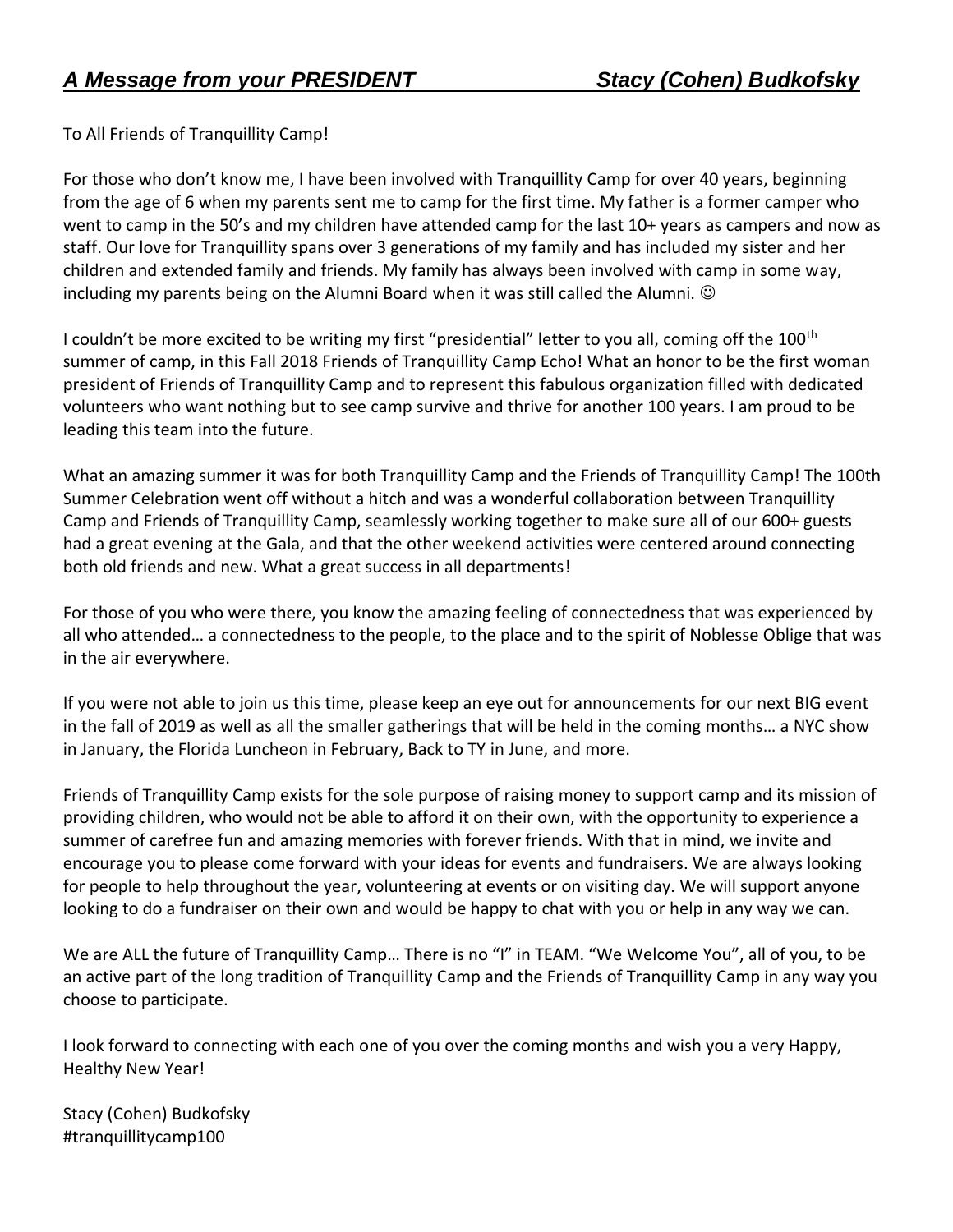#### *DATELINE EARLTON\_\_\_\_\_\_\_\_\_\_\_\_\_\_\_\_\_\_\_\_\_\_\_\_\_\_\_Richard Lerner*

Dear Friends,

2018 was truly an historic milestone for Tranquillity Camp. What better way to commemorate this incredible accomplishment than with a gala extravaganza "Celebrating 100 Summers". Campers, parents, families and Tranquillity-ites from coast to coast and as far away as Italy and England attended. 1000 guests celebrated



in a magnificent tent under the TY stars. What an evening it was! Entertainment provided by our campers was a huge success as past generations joined in singing all-time favorite TY classics. The comradery was unparalleled, whether you were a camper in the 1950s, 2000's, anything in between or not a camper at all.

Over 400 guests attended our Friday Night Service in the Pearl C. Miller Sports Center, followed by an elaborate Oneg Shabbat in the Elias A. Cohen Dining Room. The weekend was capped-off by Sunday's Visiting Day. Parents, families and alumni had the opportunity to visit with their children, reminisce, and see how TY has flourished over the years. It was truly an extraordinary weekend for all.

Mr. Cohen's vision has blossomed into a grand reality. From the 10 boys he brought to his little farm in "Urlton" in 1919, to the thousands of children who have attended camp over these past 100 years, we certainly have grown. Tranquillity now has over a 1200 majestic acres of land. Thanks to the devotion of so many individuals, TY's beautiful facilities have enriched the quality of our program: Swimming Pools, Tennis Courts, Mini Golf, Street Hockey Rink, Ropes Challenge Course, Dining Room, Overlook Lane, Frindel Lane, the Pearl C. Miller Sports Center, The Hills and many more projects were completed. From its humble beginning, Tranquillity has touched the lives of thousands of men, women and children. Yet we remember Mr. Cohen's simple message of "Noblesse Oblige": being good citizens, respecting one another and caring for the land. We are indebted to the Cohen Family, the Elias A. Cohen Foundation, the Friends of Tranquillity Camp and you, for your continued support.

As a contributor, there are so many ways you are able to help: financially, with goods or services, or volunteering your time. We need and appreciate your assistance. As we enter our 2<sup>nd</sup> century, we are dedicated to the continuance of Mr. Cohen and Pearl's noble work.

2019 will mark Tranquillity Camp's 100<sup>th</sup> Birthday. Plans are under way for a Celebration to honor this amazing achievement. We hope you will join us for this special event.

Best regards to you and your family from Sherrie and me. We look forward to seeing you at camp on Alumni/Visiting Day July 28, 2019, as well as at our "100<sup>th</sup> Birthday Celebration".

### Richard & Sherrie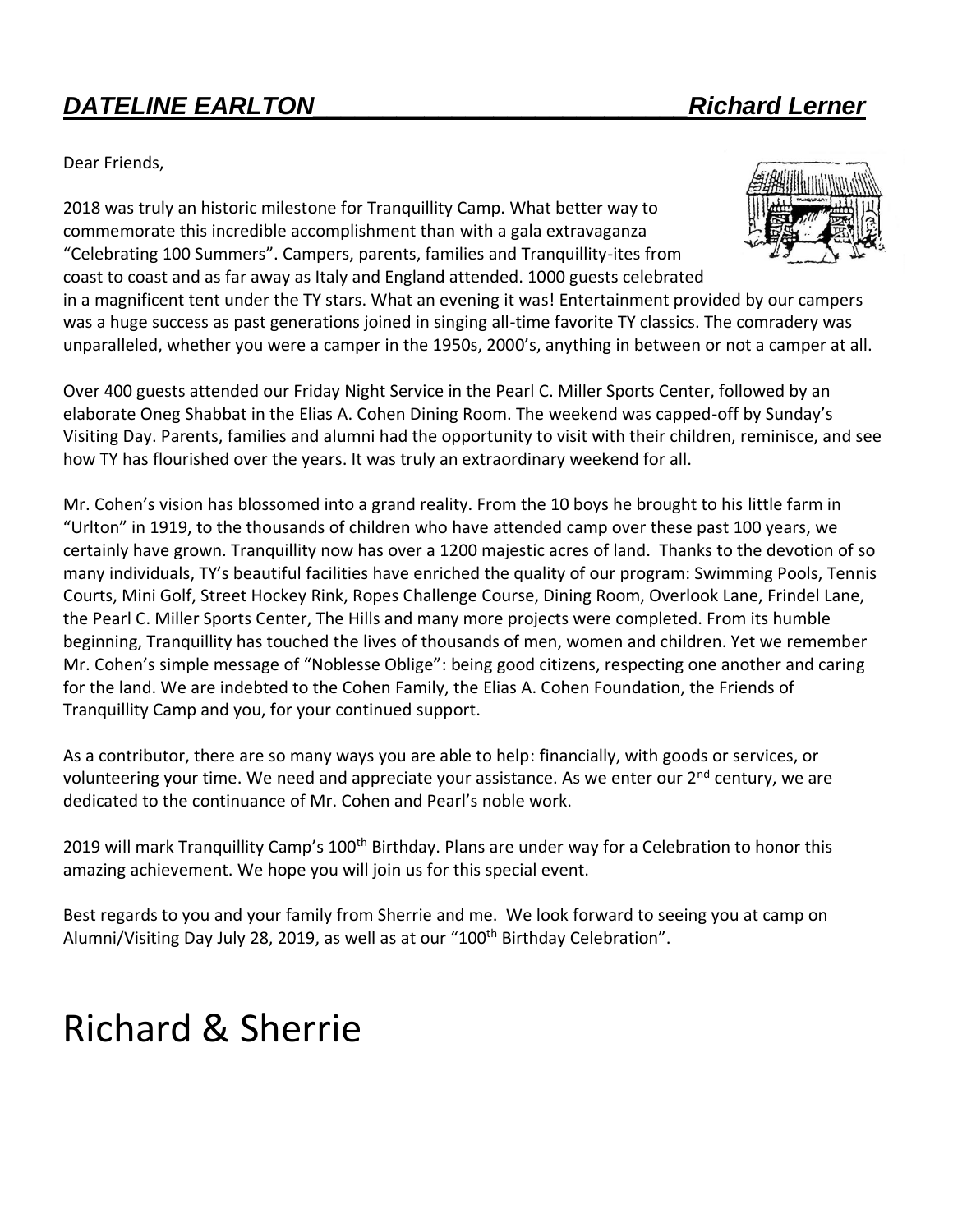#### *View from Lake Pearl………A Message From The Cohen Family*

When people sit and ponder their lives, they often think about family, companions, the places they visited, or the gifts in their lives. Those who are part of Tranquillity Camp count our experiences in camp as a tremendous piece of our lives. For many of us, camp was the first place we learned valuable life lessons, such as "Noblesse Oblige" and living with others in peace and harmony. For some, it was the first place they learned about their religion. For others, it was the first place they made a best friend or acted on the stage. Tranquillity Camp became a wonderful part of their lives and shaped them into the brilliant people they are today. So, when an opportunity arrives to celebrate this magical place called Tranquillity Camp, you can wager it will be memorable. Sitting here today, pondering this past summer, I can truly say it was a memorable celebration.

July 28, 2018 – Tranquillity Campers, Staff, parents, former campers and counselors, and friends of Tranquillity attended the glorious 100th Summer Gala event. It was simply astounding. I feel truly fortunate to have attended this milestone in Tranquillity Camp's history. Some of you may not know, but during the day, while everything was being set up under the beautiful tents, it was raining. As the many guests and visitors arrived, it ceased raining. Many people stated, "Pearl must approve and is smiling down proudly at all of us." They felt she pushed her magic button to make it stop raining so everyone could enjoy themselves, reminiscing, bonding, and making new friends. Having been a camper, counselor, and head counselor myself, I had an astounding time with my friends. It was also great to visually absorb the current campers, staff, and their parents having a wondrous time. We were all one family together under the stunningly adorned tent. It mattered not if we knew each other previously – we were all there to celebrate our Tranquillity and make new memories in our lives.

We should be mindful that this noteworthy event in Tranquility's history is one that few camps can claim. We all know Elias A. Cohen and the Cohen family (which I am honored to be a part of) started camp in 1919. It was, however, many inspired and dedicated people who carried on perpetuating the great legacy of Elias A. Cohen and Pearl C. Miller, Elias' niece who took over for him in 1952, who are responsible for camp continuing all these years. Everyone who has been part of our history, including those who never went to camp, comprehended its significance in the lives of those who attended Tranquillity in the past and will attend in the future. Thanks to each of you who are part of this journey from the past and into the future.

June 26, 2019 marks our actual 100<sup>th</sup> birthday. As we achieve this monumental milestone, we now look forward to many more years to come. We cannot create this future without you. How might we ensure ongoing successful summers? Spread the word about Tranquillity Camp to others who can experience all that camp offers anddonate time helping on Visiting Day or throughout the year at various camp-related occasions. If you physically cannot help, you can still come and enjoy our events throughout the year. On the off chance you cannot attend, consider donating money so we can make sure campers are not turned away for any reason or allow us to complete much needed camp enhancement projects. If you have an idea for an event, contact our Friends of Tranquillity Camp President. You can find the information on [www.friendsofty.org.](http://www.friendsofty.org/)

Lastly, I cannot say it enough - thank you, thank you, thank you - for everything you have done and will continue to do for many years to come. You are all wonderful inspirations. May future generations remember you with reverence - the way we remember those who came before us, and the loving way I will always remember each of you. Wishing you all the very best in life.

> Love Always, Cheryl Schwartz Janer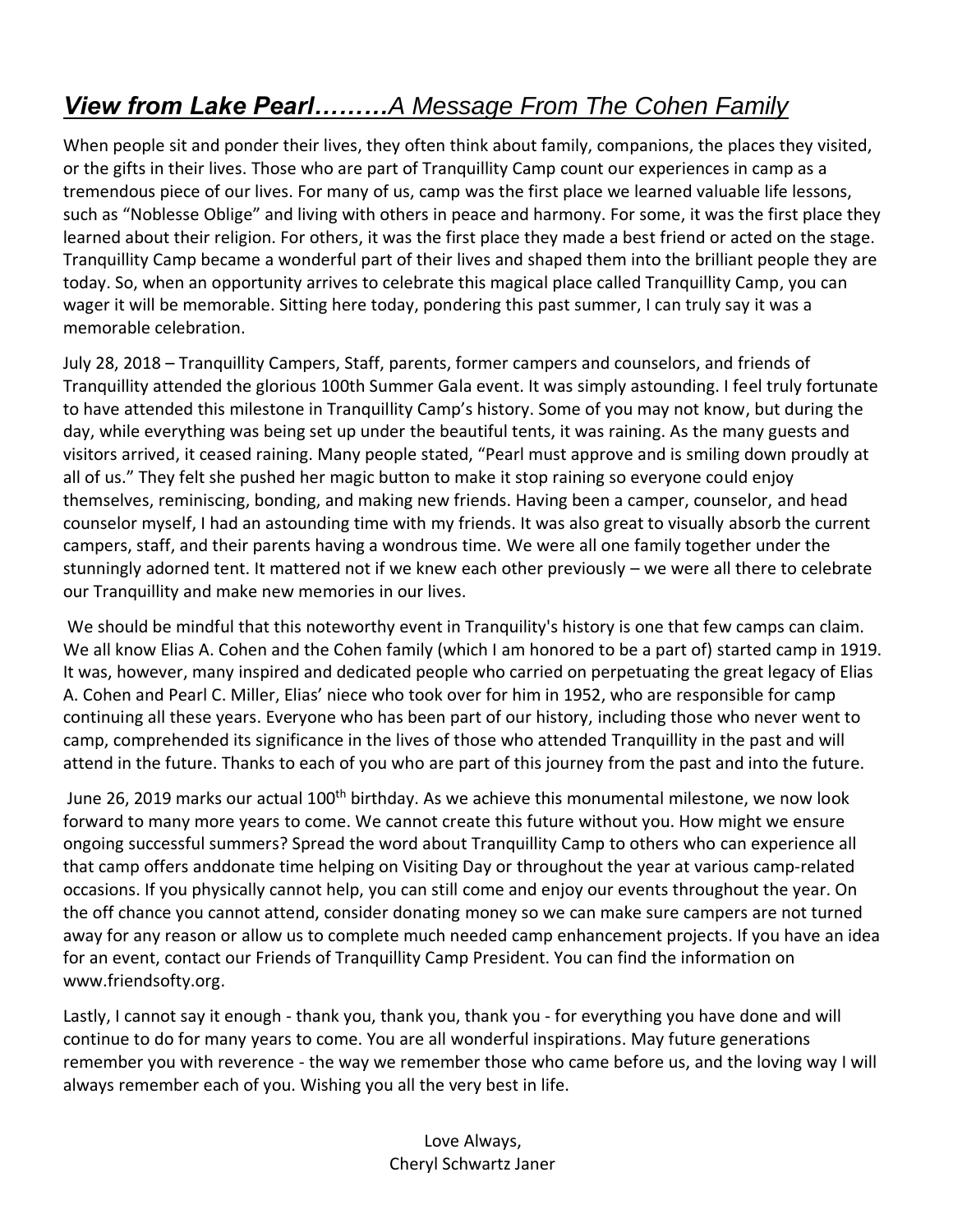Dear Friends,

In 2019, we will be celebrating Tranquillity Camp's 100<sup>th</sup> Birthday! An incredible milestone for our beloved Camp. Last July, over 600 of you were reunited, along with the current crop of campers and staff, at the 100<sup>th</sup> Summer Celebration Gala, the biggest event the Tranquillity family has ever hosted. Thanks to Richard and Sherrie Lerner, who conceived and planned the event, campers and counselors from eight decades of Camp shared wonderful memories of time spent during our collective formative years.

Many of you attended Friday night Shabbat services for the first time in many years. The smiles were abundant as familiar portions of the service were recited. On Alumni Day you were able to see the many additions built at Camp since the opening of the "new dining room" back when I was a waiter in 1970: the new bunks, the pools, the Pearl C. Miller Sports Center, the health center and our restored iconic Barn, all of which are part of our current campers' daily haunts.

As has been the case since Tranquillity's founding in 1919, camper fees only cover a portion of the actual cost of attending camp. Just as you, your parents, your children or your friends were given the incredible gift of a Tranquillity summer in years past, please help us secure the same gift for future campers.

What better way could there be to celebrate the past than by ensuring the future? We have a wonderful opportunity, in the spirit of Noblesse Oblige, to show our deep appreciation for the lifelong memories and friendships that camp has given to us and our families. It's time to pay it forward. Many of you do so annually, and we thank you sincerely for that.

There are also many ways other ways that you can help us thrive. Volunteer your time, attend our events, and tell parents who are not familiar with Tranquillity about how this dream started in 1919 by Elias A. Cohen can enrich their children's development.

As I close my first message as Chairman of the Board of Friends of Tranquilliity Camp, I am thrilled to be working with our new president, Stacy Budkofsky, as Tranquillity moves into its second century!

On behalf of our hard-working board of directors, I thank you for your support.

Yours in Noblesse Oblige,

### Cary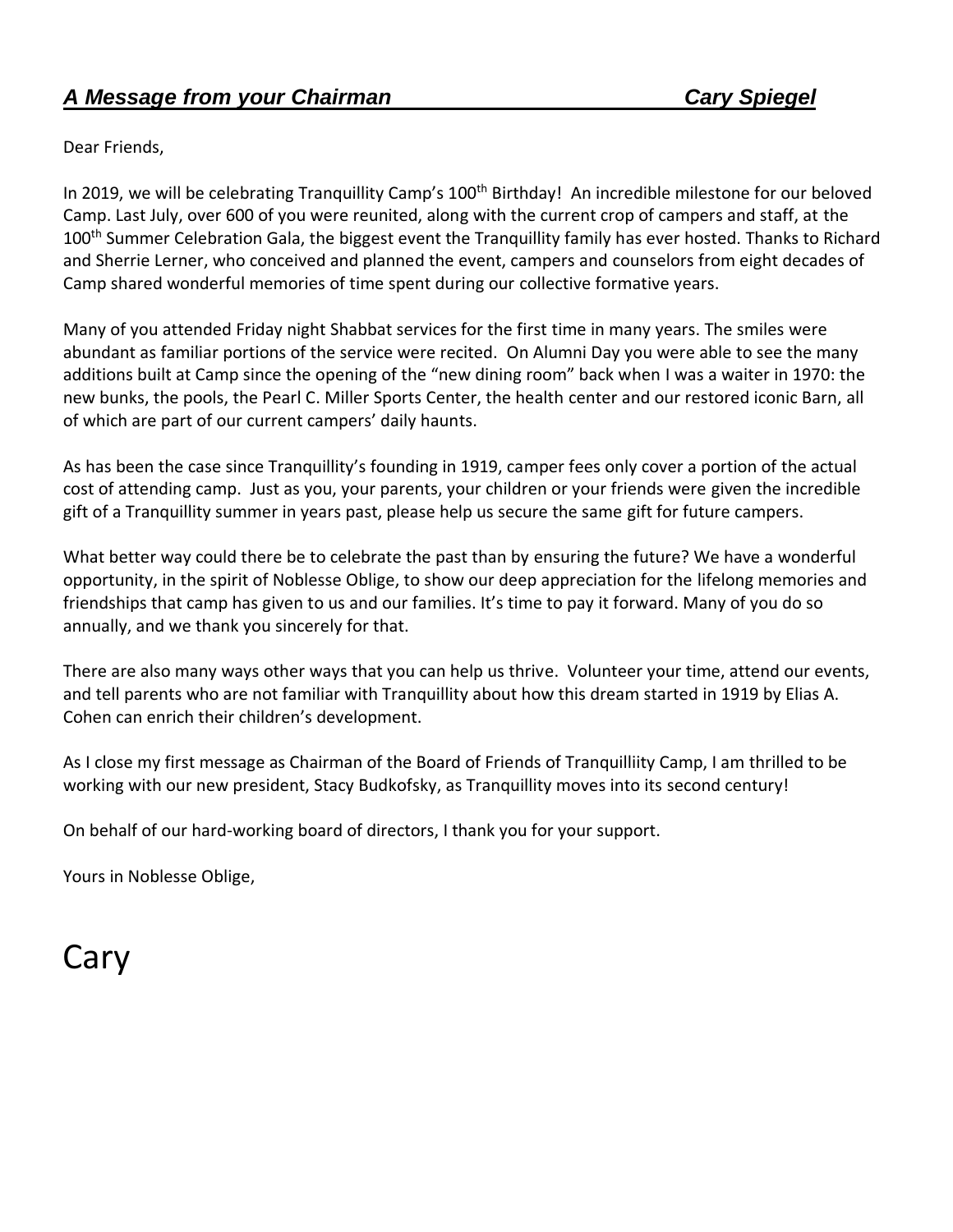### On the Marriage Go Round

**Camryn Benjamin is married to Ryan Cooke Ali Lakofsky is married to Yehonatan Kor Rachel Ullman is married to Brett Byrne Josh Goldberg is married to Rio Calderon Max Gershberg is marred to Sophie Levine Eric Spiegel is married to Jess Setless Alex Krasner is engaged to Joshua Cagle Jillian Ruffo is engaged to Danny King Derek Oziel is engaged to Natalya Fisher Justin Greene is engaged to Amanda Marin**

**Justin Kamen is engaged to Liana Rowe Brooke Bergenfeld is engaged to Jake Campell**

### MAZEL-GRAMS

**A big "Boom Chick-a-Boom" to Marisa Schneberg on receiving her Doctorate in Physical Therapy from Stony Brook University**

**Congratulations to Jonathan Pinsker on receiving his MBA in Hospitality Management from Lynn University**

**Mazel Tov to Ryan Cleary and Alex Blitzer on their Bar Mitzvahs**

**Mazel Tov to Matthew Baron on his new job as a software engineer at SeatGeek**

**Mazel Tov to TY couple Stefani Daniels and Irwin Feigenbaum on their 60th Wedding Anniversary**

## Glad You're on the Road to Recovery

**Robin Tivin Catalano Robin Tucker Lapidus David Greenberg Holly Levison Ira Waldinger**

### Future Tranquility-ites

**Congratulations to Corey Zettler and his wife Lindsay on their newborn, Charlotte "Charlie" Emery. Congratulations to Robby Janer and his wife Davita on their newborn, Sarah Janer.**

**Congratulations to Jill Diamond-Ernst and her husband Jarrod on their newborn, Gavin Ernst. Congratulations to Alexandra Schildkraut-Wasch and her husband Evan on their newborn, Kaia Wasch.**



**Benji Berlant was a charismatic and loving brother and a great friend to anyone he came into contact with. His energy filled any room he would walk into and everyone would gravitate toward him. He would do anything for his family no matter what the situation was. Benji went to Tranquillity Camp for many years as a camper and counselor with his brothers Sam, Mitch, David, and Robbie. His TY family was a big part of his life and all of the memories created with his friends will always be cherished.**

**Roslyn Levine, mother of Elisa Spiegel and Debbe Greenberger, passed away on July 28th . Mother-in-law of Cary Spiegel and Robert Greenberger. Grandmother of David, (Jessica), Adam & Eric (Jess) Spiegel, David, (Alixandra) Greenberger and Lexi (Jeremy) Evans. Great-Grandma of Abigail, Zeke and Solomon Spiegel, and Zane and Caia Greenberger. Ros enjoyed many Alumni Days at camp visiting her grandchildren.**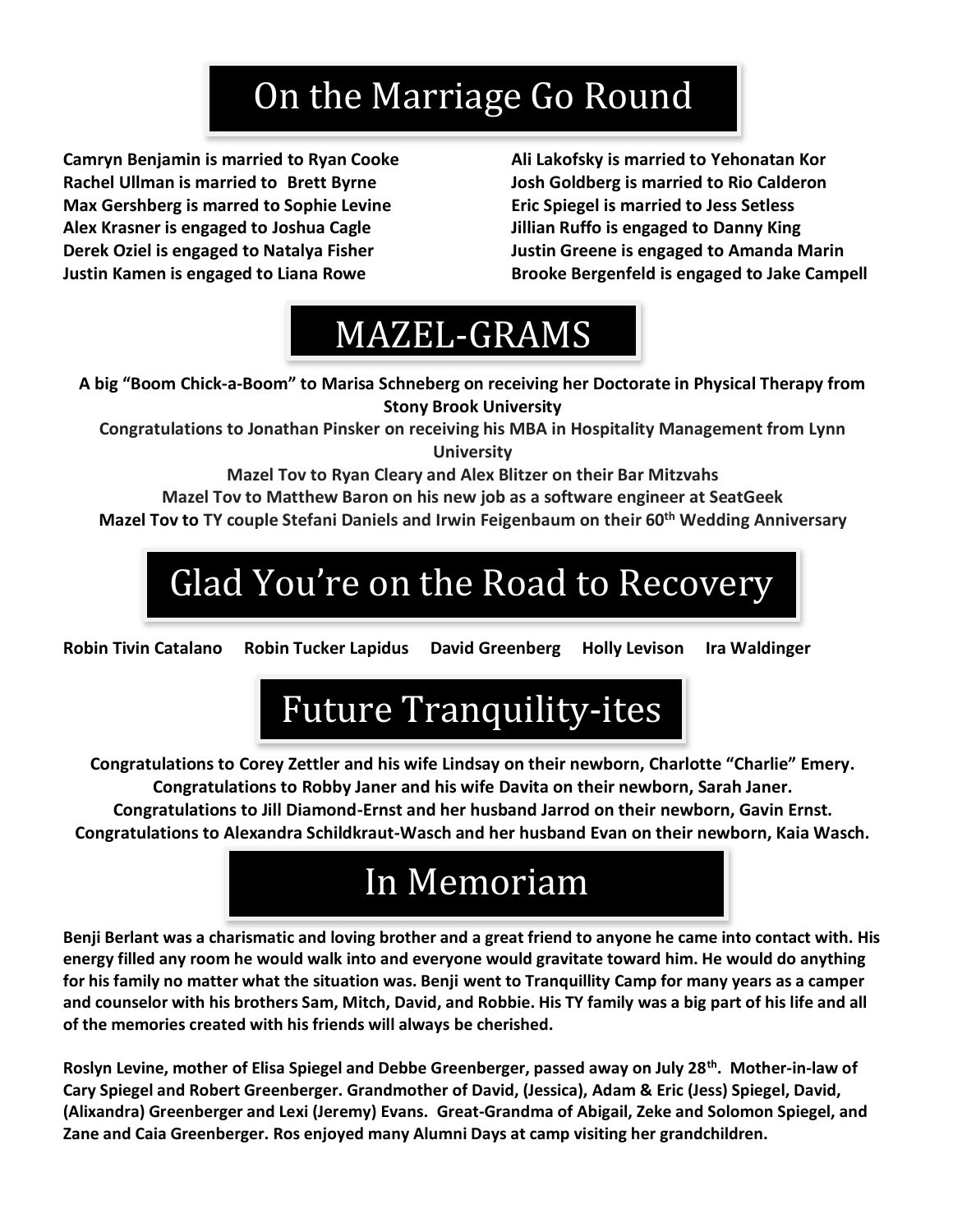#### **Sunshine Greeting Cards**

The Friends of Tranquillity Camp continues to offer **Sunshine Greeting Cards** for all occasions. Cards can be sent in honor of a birthday, anniversary, graduation and many other occasions. Cards are also available for sympathy and remembrances. Cards are available for a minimum donation of \$5. For more information or to order cards, please contact **Wendy Seslowsky at [wendyseslowsky@gmail.com](mailto:wendyseslowsky@gmail.com) or visit the Friends of Tranquillity website: friendsofty.org/please-contribute**



#### Join us at the Friends of Tranquillity Camp

### Florida Luncheon

#### Sunday, February 3, 2019

#### 11:30am - 2:30pm

#### Maggiano's

#### 21090 St. Andrews Blvd, Boca Raton, FL

#### Raffles, food, friends and FUN!

Visit **FriendsofTY.org** to register or for more information on T-shirts & Playbill Sponsorships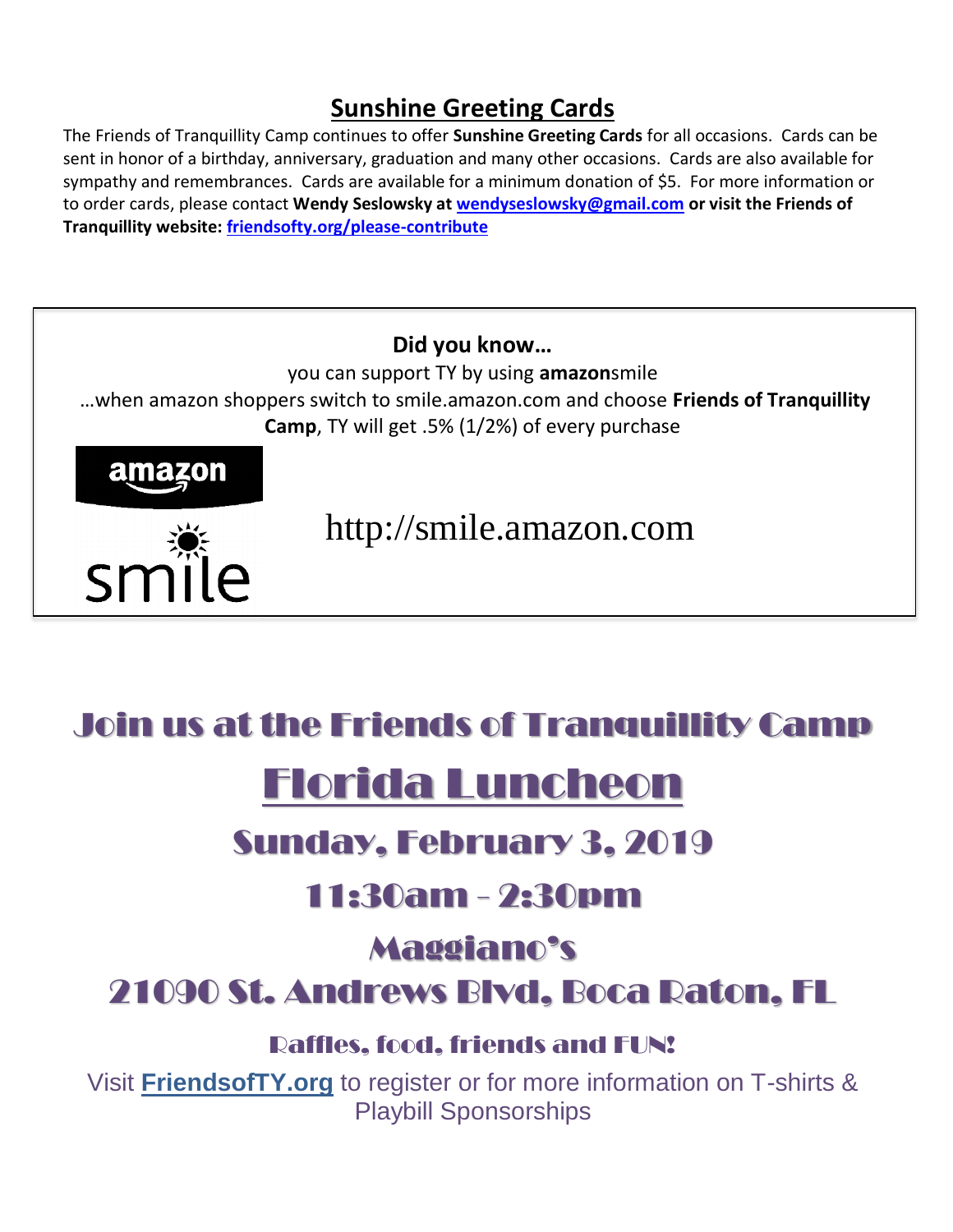# **Camp Tours Throughout the Year**

Help spread the word about what a great place Tranquillity Camp is.

This is an opportunity for your friends or family to visit our beautiful camp, see the facilities and learn about the unique Tranquillity experience.

Call Richard Lerner at 518-634-7650 or email him at **[campty@msn.com](mailto:campty@msn.com)** for more information and to schedule a tour or private interview.

\*\*\* 00000000

# **Open Houses**

**Meet the Directors, members of our Staff, view video and pictures, and learn all that Tranquillity has to offer.**

> **Huntington Hilton** *598 Broad Hollow Road, Melville, NY 11747* 10:00 AM – 4:00 PM **Sunday – January 13, 2019 Sunday - February 10, 2019 Sunday - April 14, 2019**

**Boca Raton Marriott** *5150 Town Center Circle, Boca Raton, FL 33486* 9:00 AM – 3:00 PM **Saturday - February 2, 2019**